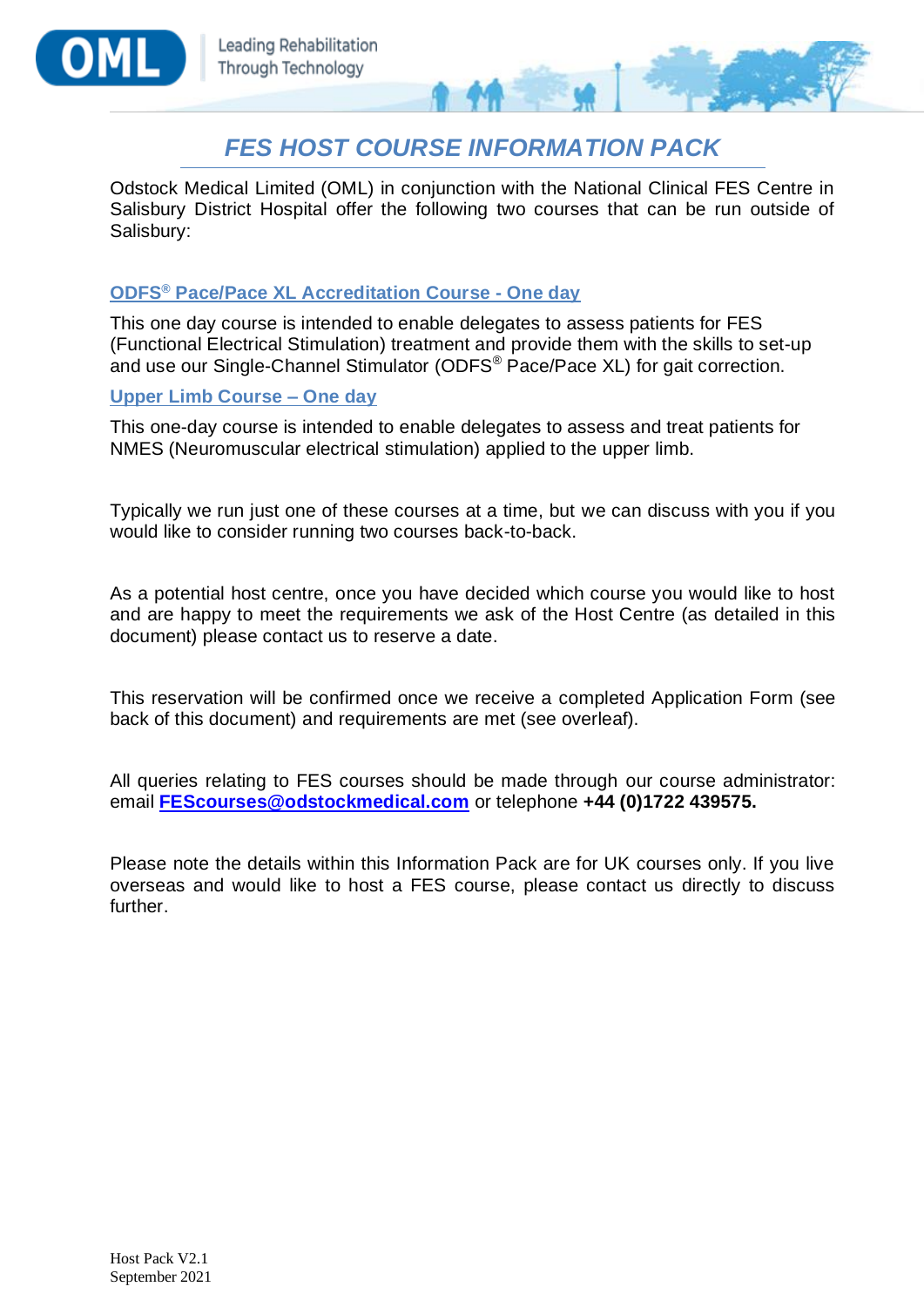

## **Requirements From Host Centre**

- **Delegates:** The host should pay for a minimum of two, in addition to the free place they are allocated.
- **Room(s):** The course is taught by lecture and practical. We require a large room (such as a gym) to accommodate the number of course delegates, treating volunteer patients typically on a 2 delegates to 1 patient ratio, 2 course tutors and relatives of patients who may wish to stay.

Plinths are also useful for patient sessions on both courses.

 $\blacklozenge$   $\blacklozenge$ 

For the ODFS® Pace/Pace XL course adequate space is also required for delegates and patients to safely and effectively mobilise around the space. We suggest a walkway of 10 metres being available.

**Marketing:** We ask the host organiser to assist us in marketing the course in the local area if they are not meeting the minimum requirements.

**Course venue information:** We require the name of the venue and the building/room where the course will be hosted.

> Please provide postcode, local parking availability and charges, and times when the venue will be open from.

> Please provide a map and directions of how to find the course venue so that we can upload it onto our website for the course delegates and tutors.

- **Equipment:** Data projector and power extension cable will be provided by the Tutor, however a screen would be ideal if possible to present presentations .
- **Patients:** Provide appropriate patients for practical sessions (see below).

**Refreshments:** Provide tea/coffee and lunch at appropriate times (see below). We will let you know in advance of any special dietary requirements needed.

**Course Specific Information**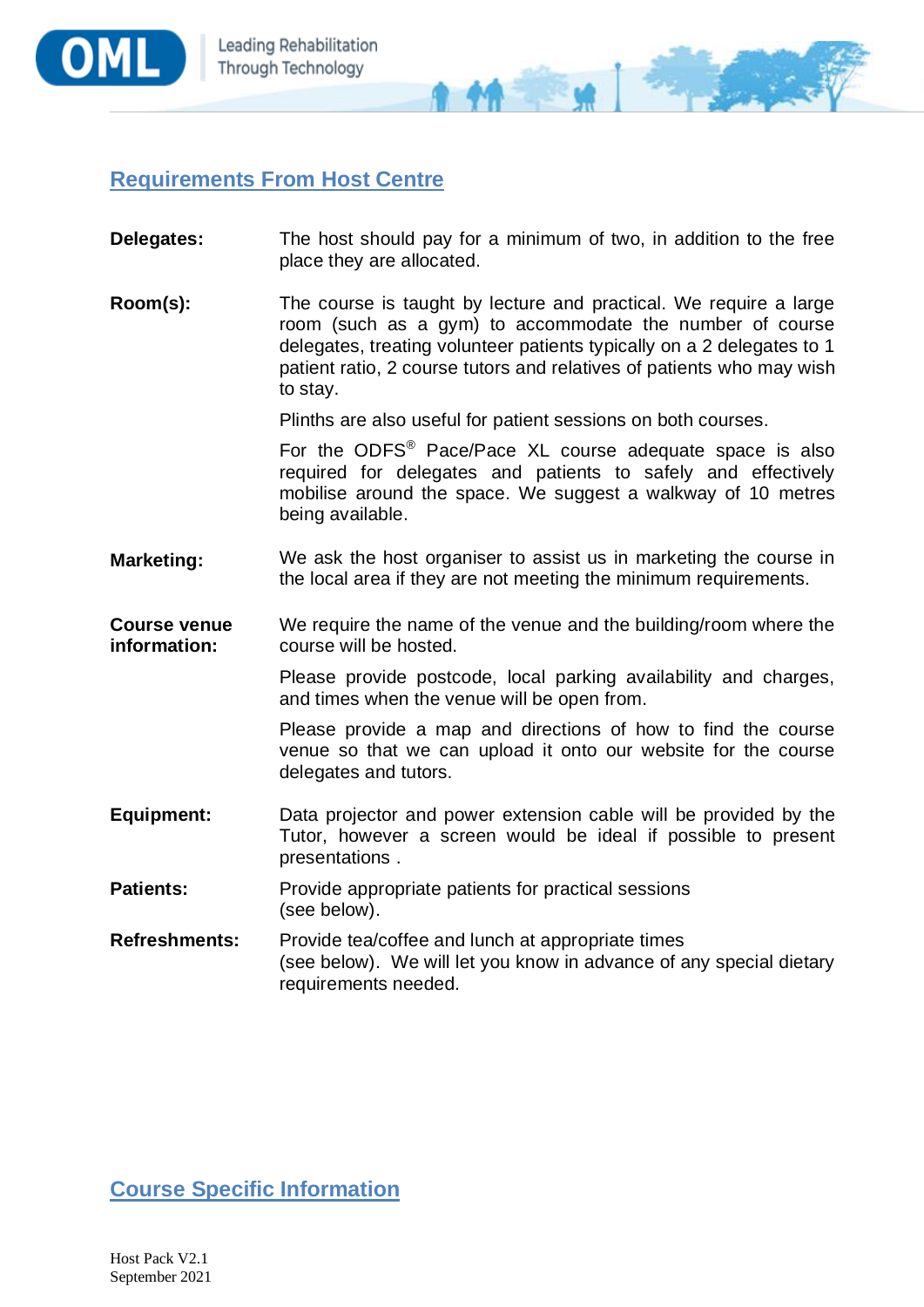

Once your course date has been confirmed we will add it to the list on the website of FES courses we are running. We will also set up a page for your particular course, with all the specific details, such as venue etc. If the course is not filled with host venue delegates then external delegates are invited to book into the course.

Places on courses are limited:

- ODFS<sup>®</sup> Pace/Pace XL Course: maximum 12, minimum 6
- Upper Limb Course: maximum 12, minimum 6

For you as a host, the important aspect to consider is that there is sufficient space for delegates to be trained in lecture and practical sessions and also for the patients and delegates in the practical sessions.

#### **Free course place:**

As a thank you for hosting one of our courses, we offer a free place on the course.

#### **Cancelling a course:**

If you cancel within 6 weeks then you will be charged a £200 cancellation fee plus asked to cover all reasonable expenses incurred by OML or OML staff. This is likely to include travel and accommodation costs, since arranging these in advance is often cheaper.

It may be necessary for OML to cancel a course, especially if the number of course delegates booked onto the course are below our minimum numbers. If OML cancel more than 6 weeks in advance then we will take no responsibility for covering any costs incurred by the host centre or delegates, but we will aim to offer an alternative course. If OML cancel within 6 weeks, then we will cover any costs incurred by your organisation for refreshments.

### **Settling of Accounts after the Course**

We will reimburse the following costs (receipts and/or details necessary):

- 1. Lunch and refreshments (to a maximum of £10 per delegate)
- 2. Patient travel expenses (paid at 40p per mile to a maximum of £25 for each patient per day). *A travel reimbursement form will be provided on the day.*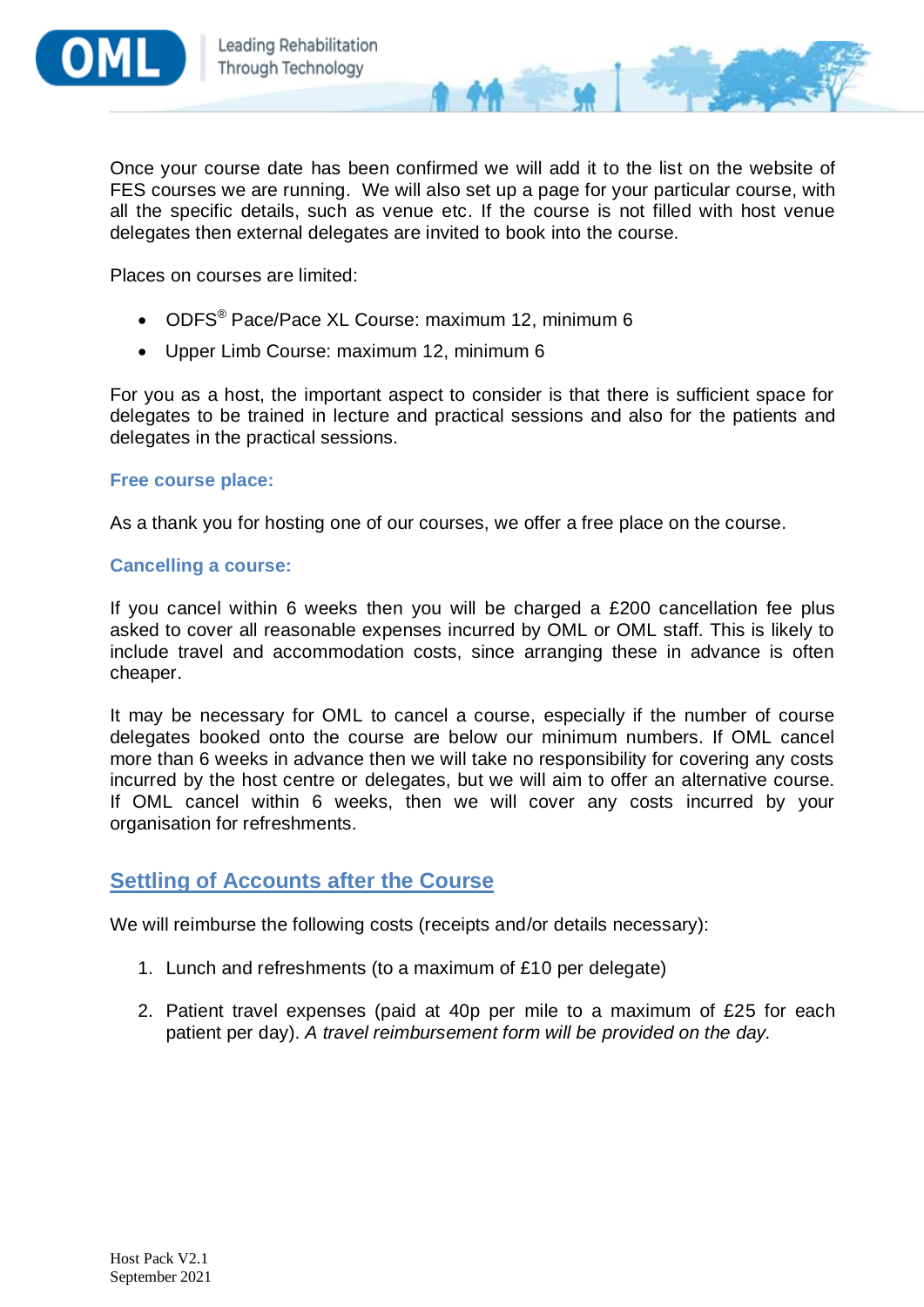



# **Patient Volunteers**

As the host, we require you to arrange patients for the practical sessions as detailed in the course programme. Course delegates will typically work in pairs with one patient, so for example with 12 delegates there should be 6 patients. We do stress that this is an important part of the programme and, therefore, the appropriate number of patient volunteers must be sought. Patient volunteers can be existing FES users or new patients. A patient volunteer consent form is at the end of this document.

## **A Guide for Selecting Patient Volunteers for Courses**

### **Cause and Functional Deficit**

Neurological deficit due to an upper motor neurone lesion. An upper motor neurone lesion is defined as one that occurs in the brain or spinal cord above the level of T12. This is normally, but not exclusively, associated with spasticity. Suitable conditions include:

- **Stroke**
- Multiple sclerosis
- Brain injury
- Incomplete spinal cord injury above T12
- Cerebral palsy
- Familial/hereditary spastic paraparesis
- Parkinson's Disease

## **Nature of Functional Deficit and Functional Ability**

### **For the ODFS® Pace/Pace XL course:**

- FES can be successfully used on a number of muscle groups during gait to correct/improve:
	- Dropped foot (correct dorsiflexion and inversion instability)
	- Knee/Hip flexion
	- Knee/Hip extension
	- Push off
	- Arm position
- Able to passively achieve a good range of movement at the relevant joint. A resistance due to spasticity (Modified Ashworth Scale 4 or less) can be overcome but fixed contracture is a contraindication.
- Able to take steps independently, with light assistance or appropriate aid.
- Poor sensation is not a contraindication to stimulation.
- A reasonable exercise tolerance is required for treatment sessions.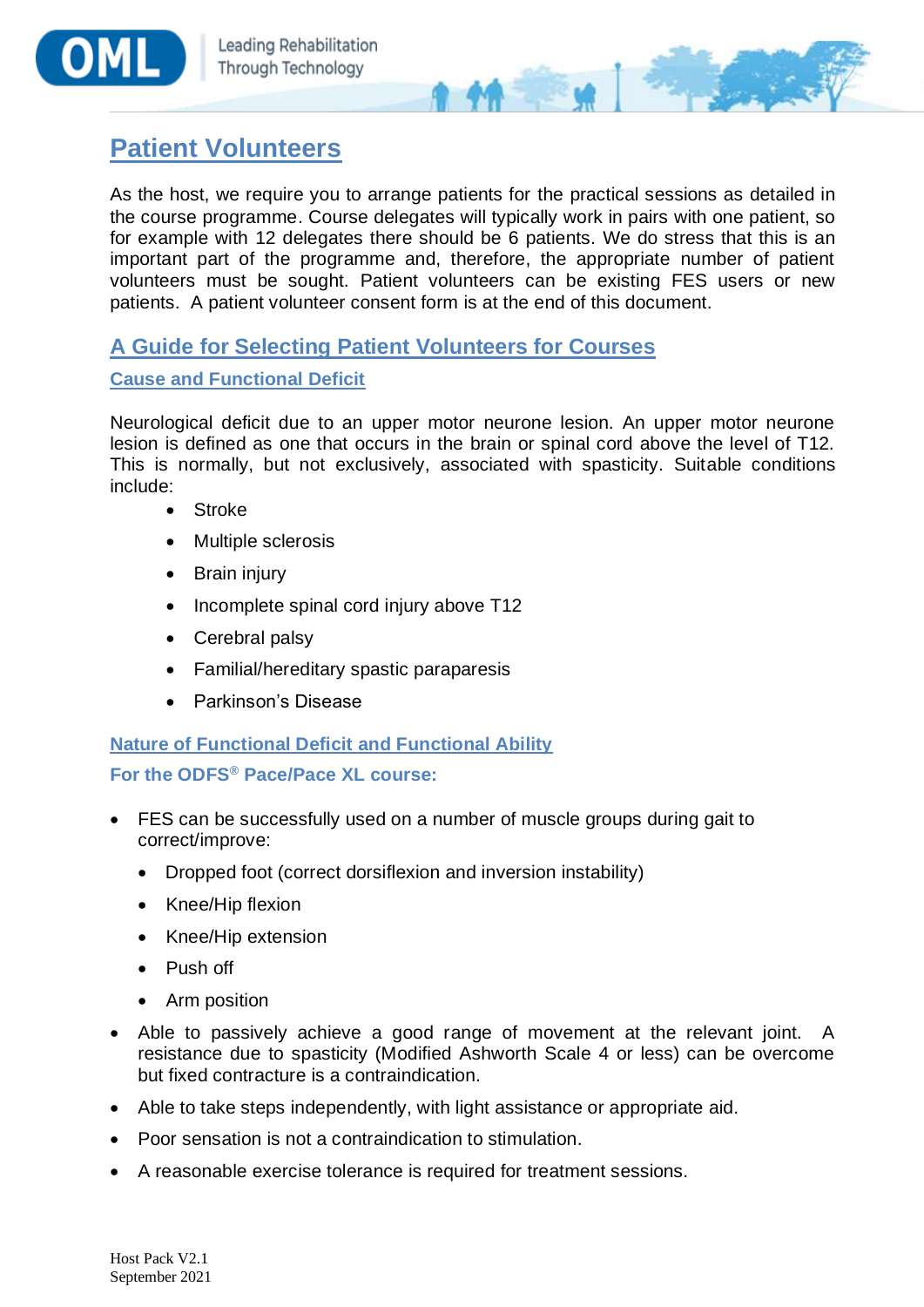

#### **For the Upper Limb Course:**

• Functional patients: those that have residual upper limb function or active movement but lack of range of movement through spasticity, weakness, soft tissue shortening and joint stiffness

 $M - M$ 

- Non-functional patients: those that have little or no upper limb active movement but may benefit from stimulation for one or more of the following reasons:
	- spasticity and pain reduction
	- correction of shoulder subluxation
	- improvement of PROM
	- improvement of passive functional tasks (e.g. hygiene)
	- improvement of upper limb alignment.
- Those patients with mild to moderate secondary changes, e.g. contractures.
- A reasonable exercise tolerance is required for treatment sessions.

#### **Patients Who Are NOT Suitable for FES**

Those who have a dropped foot due to a peripheral nerve lesion or muscular wasting diseases. These include:

- Traumatic peripheral nerve lesions or lesions following back, hip or knee surgery
- Poliomyelitis
- Motor neurone disease
- Guillain-Barre disease
- Charcot Marie Tooth disease

The only contraindication is that persons who have any active medical implants, e.g. cardiac pacemakers should not be used as patient volunteers on courses unless previously screened.

#### **Precautions**

- Poorly controlled epilepsy; (where epilepsy is controlled by medication or where there have been no fits experienced for a reasonable period, FES may be used)
- History of significant autonomic dysreflexia in incomplete spinal cord injury above T6
- The effect of FES on the unborn child in pregnancy is not known
- Poor skin condition, as sores or irritation may prevent the use of surface stimulation

This 'exclusion' list applies equally to delegates, but they will be made aware of this by the course tutors before such practical sessions.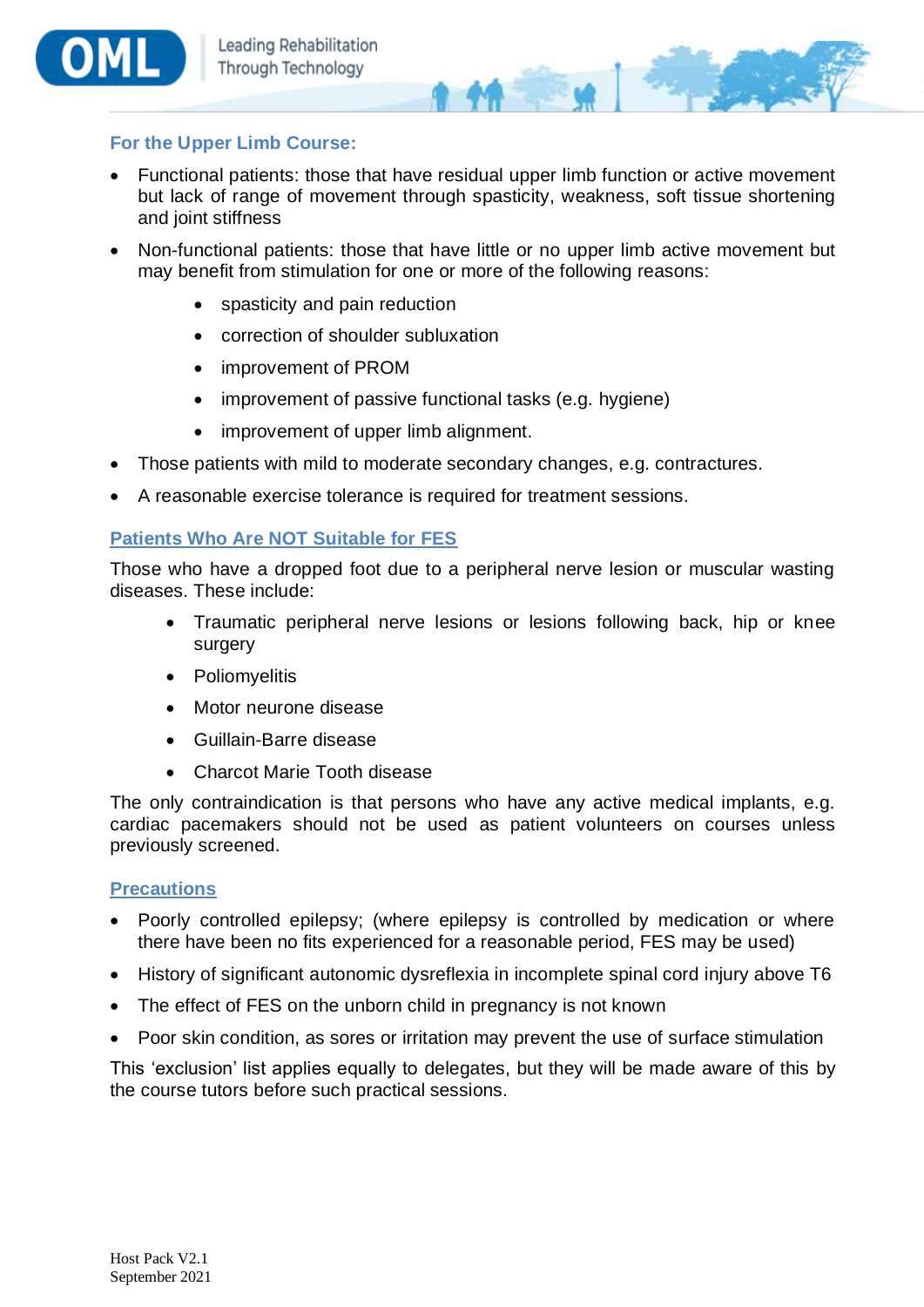



# **ODFS® Pace/Pace XL COURSE PROGRAMME**

| 0845-0900 | Registration                                             |
|-----------|----------------------------------------------------------|
| 0900-0940 | Introduction to the course and                           |
|           | Theory of FES                                            |
| 0940-1100 | ODFS® Pace set-up on course delegates                    |
|           | Part 1: basic set-up, different electrode placements     |
| 1100-1115 | <b>BREAK</b>                                             |
| 1115-1215 | ODFS <sup>®</sup> Pace set-up on course delegates        |
|           | Part 2: changing parameters                              |
| 1215-1245 | Using the exercise mode on the ODFS <sup>®</sup> Pace    |
| 1245-1315 | <b>LUNCH</b>                                             |
| 1315-1400 | Use of the ODFS <sup>®</sup> Pace in gait training       |
| 1400-1500 | ODFS <sup>®</sup> Pace set-up with patients (session i)  |
| 1500-1515 | <b>BREAK</b>                                             |
| 1515-1615 | ODFS <sup>®</sup> Pace set-up with patients (session ii) |
| 1615-1645 | Guidelines for good clinical practice                    |
| 1645-1700 | Questions/feedback/paperwork                             |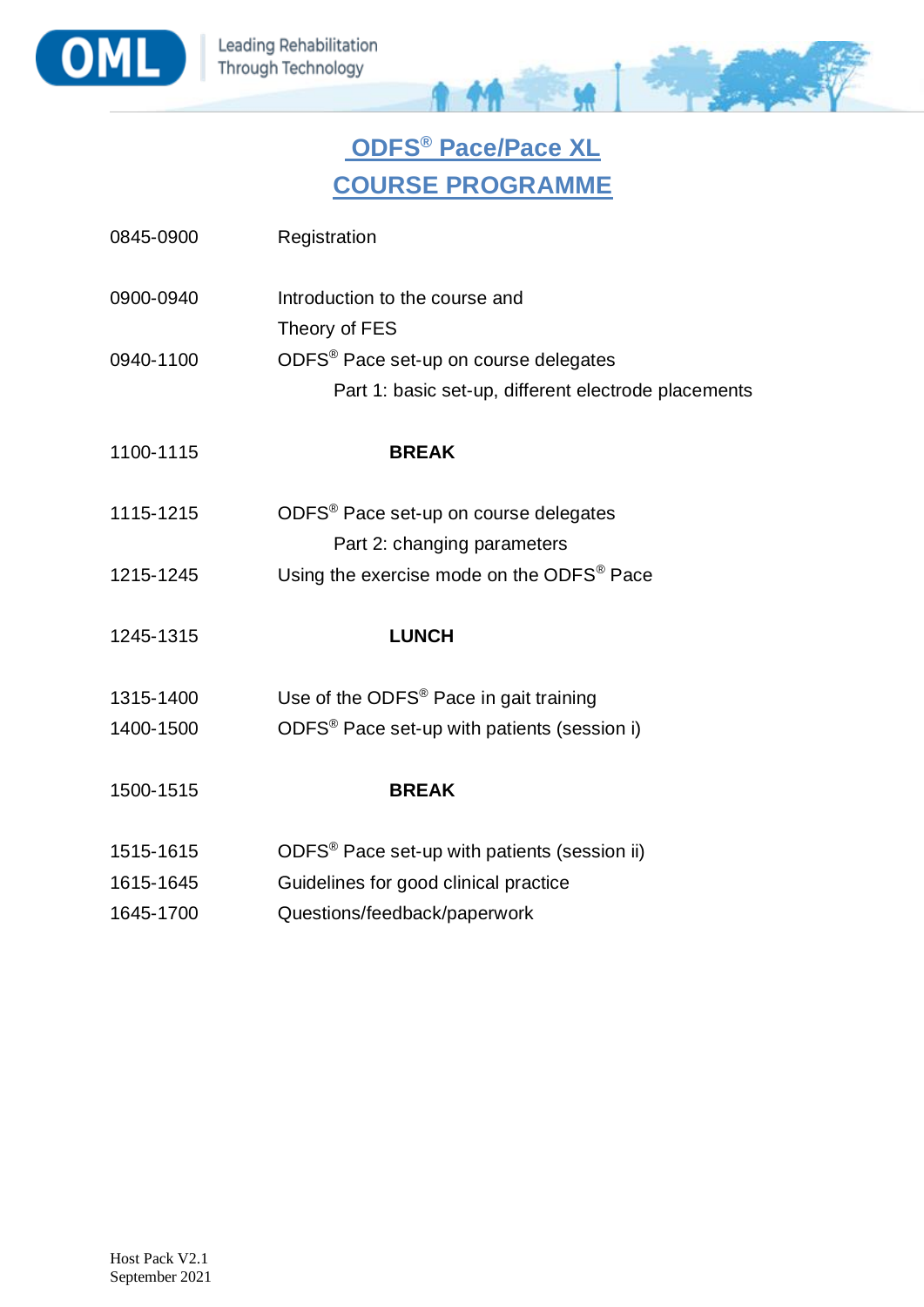

## **UPPER LIMB COURSE PROGRAMME**

**CALLES** 

| 9.00  | <b>Registration &amp; Coffee</b>                                   |
|-------|--------------------------------------------------------------------|
| 9.15  | Theory of electrical stimulation                                   |
| 9.50  | <b>Patient selection</b>                                           |
| 10.30 | Use of the Microstim stimulator and application (course delegates) |
| 11.00 | <b>BREAK</b>                                                       |
| 11.20 | Stimulation of the shoulder and upper arm (course delegates)       |
| 12.20 | <b>LUNCH</b>                                                       |
| 1.00  | Stimulation of the forearm and hand (course delegates)             |
| 2.00  | <b>Outcome Measurement</b>                                         |
| 2.25  | Treatment session with patients                                    |
| 3.55  | <b>BREAK</b>                                                       |

- 
- 4.15 Q & A/ Discussion
- 4.30 **CLOSE**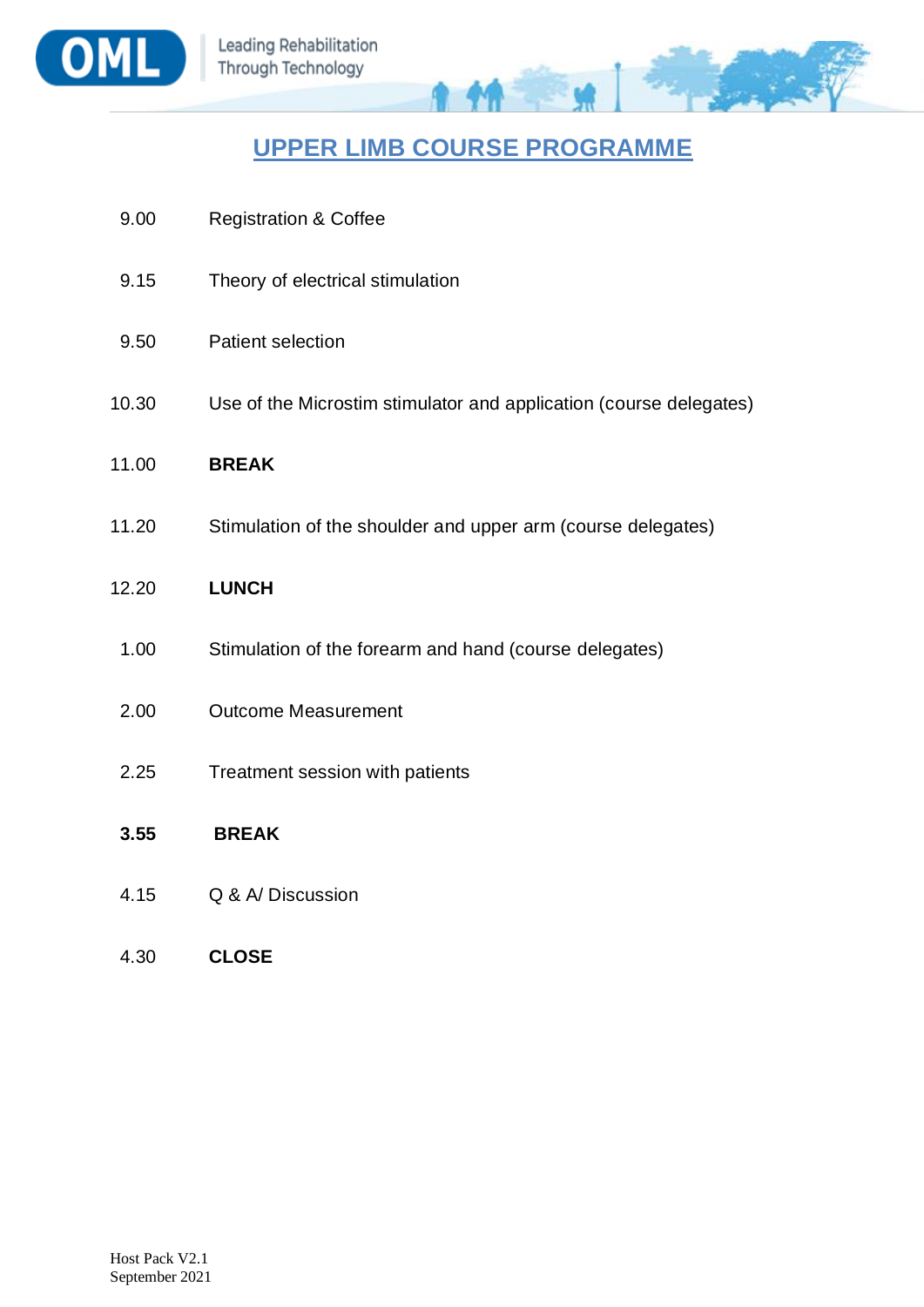



## **Refreshments and Patient Slots**

## **ODFS® Pace/Pace XL Course**

| Teas/coffees:                                                            | Lunch: 12:45pm |  |
|--------------------------------------------------------------------------|----------------|--|
| 8:45am, 11:00am, 3:00pm                                                  |                |  |
| Patients (1:2 delegates):                                                |                |  |
| $2:00 \text{pm} - 4:15 \text{pm}$ (with a 15 minute break in the middle) |                |  |

## **Upper Limb Course**

| Teas/coffees:              | Lunch: 12:20pm |  |
|----------------------------|----------------|--|
| 9:00am, 11:00am, 3:55pm    |                |  |
| Patients (1: 2 delegates): |                |  |
| $2:25$ pm $-3:55$ pm       |                |  |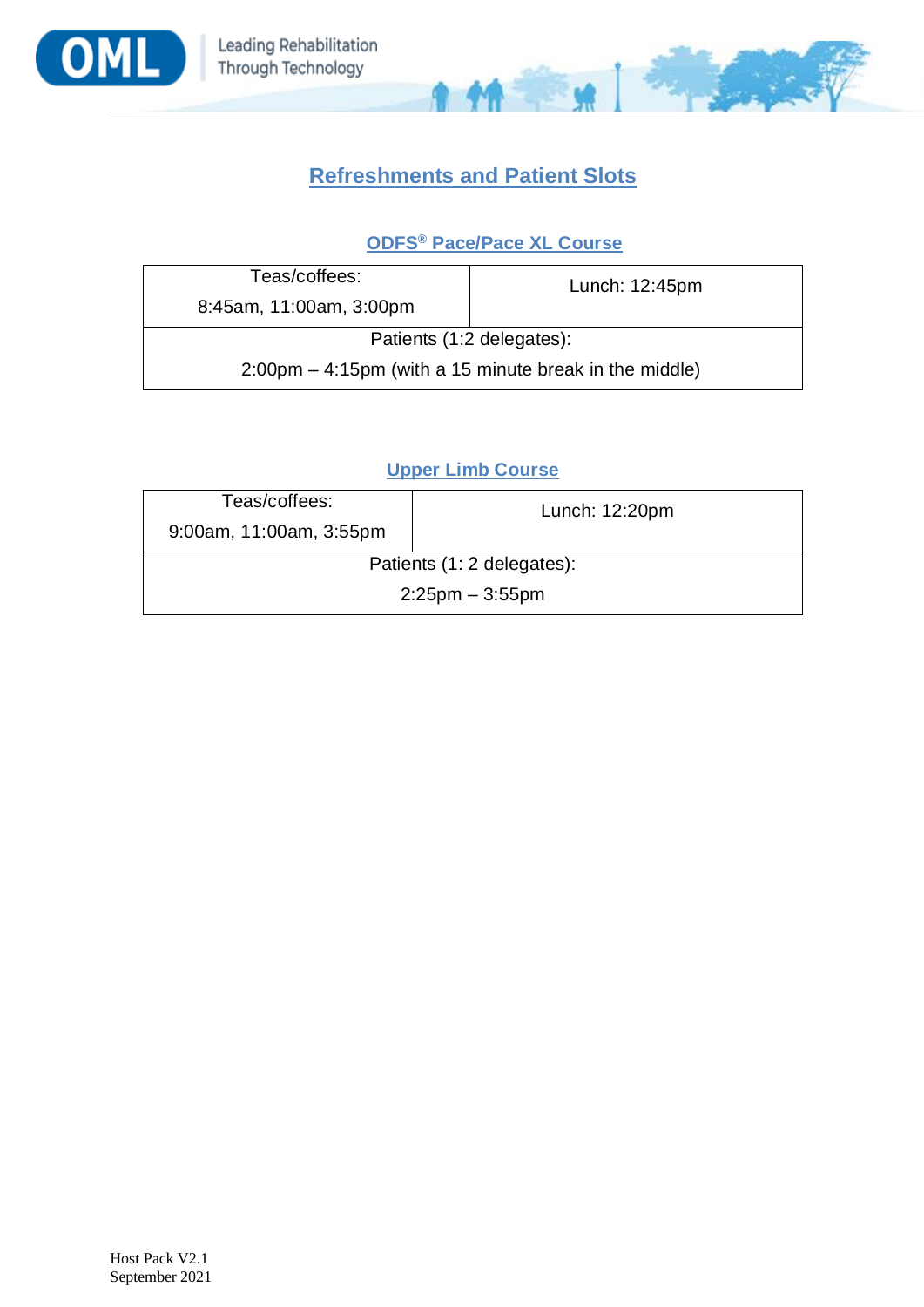



#### **I agree to host the following FES course(s) – please tick:**

- ❑ ODFS® Pace/Pace XL Course
- ❑ Upper Limb Course

**On ……………...……………………. (dates if already agreed between you and us)**

**Location of course: ………………………………………………………………….**

- I confirm that I have read the 'FES Host Course Information Pack' and can meet the requirements as detailed within it.
- To confirm my course dates, I confirm that I will book 2 delegates (in addition to the free delegate place) onto the course.
- I accept the terms and conditions within this pack, especially those relating to cancelling a course as detailed below.

#### **Cancelling a course**

If you cancel within 6 weeks then you will be charged a £200 cancellation fee plus asked to cover all reasonable expenses incurred by OML or OML staff. This is likely to include travel and accommodation costs, since arranging these in advance is often cheaper.

It may be necessary for OML to cancel a course, especially if the number of course delegates booked onto the course are below our minimum numbers. If OML cancel more than 6 weeks in advance then we will take no responsibility for covering any costs incurred by the host centre or delegates, but we will aim to offer an alternative course. If OML cancel within 6 weeks then we will cover any costs incurred by your organisation for refreshments.

#### **Contact details of host:**

**Signed ………………………………** (host)

Please send completed form to: [FEScourses@odstockmedical.com](mailto:FEScourses@odstockmedical.com) or **FES Course Administrator, Odstock Medical Ltd., Laing Building, Salisbury District Hospital, Salisbury SP2 8BJ**